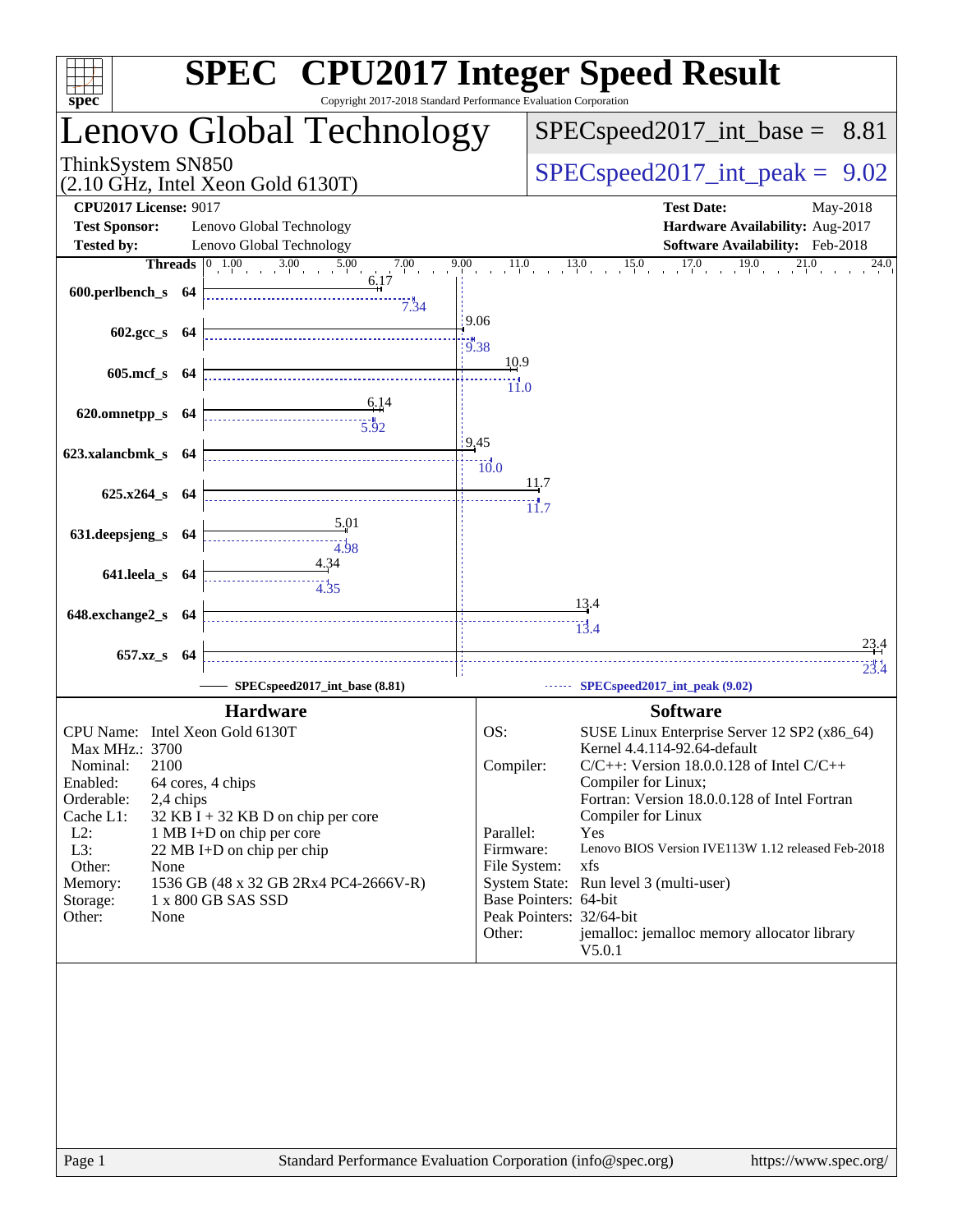

# Lenovo Global Technology

# $SPECspeed2017\_int\_base = 8.81$

(2.10 GHz, Intel Xeon Gold 6130T)

ThinkSystem SN850<br>  $SPECspeed2017$  int\_peak = 9.02

**[Test Sponsor:](http://www.spec.org/auto/cpu2017/Docs/result-fields.html#TestSponsor)** Lenovo Global Technology **[Hardware Availability:](http://www.spec.org/auto/cpu2017/Docs/result-fields.html#HardwareAvailability)** Aug-2017

**[CPU2017 License:](http://www.spec.org/auto/cpu2017/Docs/result-fields.html#CPU2017License)** 9017 **[Test Date:](http://www.spec.org/auto/cpu2017/Docs/result-fields.html#TestDate)** May-2018 **[Tested by:](http://www.spec.org/auto/cpu2017/Docs/result-fields.html#Testedby)** Lenovo Global Technology **[Software Availability:](http://www.spec.org/auto/cpu2017/Docs/result-fields.html#SoftwareAvailability)** Feb-2018

#### **[Results Table](http://www.spec.org/auto/cpu2017/Docs/result-fields.html#ResultsTable)**

|                                     | <b>Base</b>    |                |       |                | <b>Peak</b> |                |       |                |                |              |                |              |                |              |
|-------------------------------------|----------------|----------------|-------|----------------|-------------|----------------|-------|----------------|----------------|--------------|----------------|--------------|----------------|--------------|
| <b>Benchmark</b>                    | <b>Threads</b> | <b>Seconds</b> | Ratio | <b>Seconds</b> | Ratio       | <b>Seconds</b> | Ratio | <b>Threads</b> | <b>Seconds</b> | <b>Ratio</b> | <b>Seconds</b> | <b>Ratio</b> | <b>Seconds</b> | <b>Ratio</b> |
| $600.$ perlbench $_s$               | 64             | 287            | 6.20  | 288            | 6.17        | 293            | 6.06  | 64             | 242            | 7.34         | 244            | 7.28         | 241            | 7.36         |
| $602 \text{.} \text{gcc}\text{.}$ s | 64             | 441            | 9.04  | 440            | 9.06        | 440            | 9.06  | 64             | 423            | 9.42         | 424            | 9.38         | 427            | 9.33         |
| $605$ .mcf s                        | 64             | 432            | 10.9  | 441            | 10.7        | 432            | 10.9  | 64             | 429            | 11.0         | 431            | 11.0         | 429            | <b>11.0</b>  |
| 620.omnetpp_s                       | 64             | 261            | 6.25  | 275            | 5.92        | 266            | 6.14  | 64             | 273            | 5.98         | 275            | 5.92         | 277            | 5.89         |
| 623.xalancbmk s                     | 64             | 150            | 9.45  | 150            | 9.46        | 150            | 9.44  | 64             | 141            | 10.0         | 142            | 9.99         | 142            | <b>10.0</b>  |
| $625.x264$ s                        | 64             | 151            | 11.7  | 151            | 11.7        | 151            | 11.7  | 64             | 151            | 11.7         | 151            | 11.7         | 151            | 1.6          |
| 631.deepsjeng_s                     | 64             | 286            | 5.01  | 290            | 4.94        | 286            | 5.01  | 64             | 288            | 4.98         | 288            | 4.98         | 288            | 4.98         |
| 641.leela_s                         | 64             | 393            | 4.34  | 394            | 4.34        | 393            | 4.34  | 64             | 392            | 4.35         | 392            | 4.35         | 392            | 4.35         |
| 648.exchange2_s                     | 64             | 219            | 13.4  | 220            | 13.4        | 220            | 13.4  | 64             | 220            | 13.4         | 220            | 13.4         | 220            | 13.4         |
| $657.xz$ s                          | 64             | 262            | 23.6  | 265            | 23.3        | 265            | 23.4  | 64             | 264            | 23.4         | 265            | 23.3         | 262            | 23.6         |
| $SPEC speed2017$ int base =<br>8.81 |                |                |       |                |             |                |       |                |                |              |                |              |                |              |

**[SPECspeed2017\\_int\\_peak =](http://www.spec.org/auto/cpu2017/Docs/result-fields.html#SPECspeed2017intpeak) 9.02**

Results appear in the [order in which they were run.](http://www.spec.org/auto/cpu2017/Docs/result-fields.html#RunOrder) Bold underlined text [indicates a median measurement](http://www.spec.org/auto/cpu2017/Docs/result-fields.html#Median).

### **[Operating System Notes](http://www.spec.org/auto/cpu2017/Docs/result-fields.html#OperatingSystemNotes)**

Stack size set to unlimited using "ulimit -s unlimited"

### **[General Notes](http://www.spec.org/auto/cpu2017/Docs/result-fields.html#GeneralNotes)**

Environment variables set by runcpu before the start of the run: LD\_LIBRARY\_PATH = "/home/cpu2017.1.0.2.ic18.0/lib/ia32:/home/cpu2017.1.0.2.ic18.0/lib/intel64" LD\_LIBRARY\_PATH = "\$LD\_LIBRARY\_PATH:/home/cpu2017.1.0.2.ic18.0/je5.0.1-32:/home/cpu2017.1.0.2.ic18.0/je5.0.1-64" OMP\_STACKSIZE = "192M"

 Binaries compiled on a system with 1x Intel Core i7-4790 CPU + 32GB RAM memory using Redhat Enterprise Linux 7.4 Transparent Huge Pages enabled by default Prior to runcpu invocation Filesystem page cache synced and cleared with: sync; echo 3> /proc/sys/vm/drop\_caches jemalloc: configured and built at default for 32bit (i686) and 64bit (x86\_64) targets; jemalloc: built with the RedHat Enterprise 7.4, and the system compiler gcc 4.8.5; jemalloc: sources available from jemalloc.net or <https://github.com/jemalloc/jemalloc/releases> Yes: The test sponsor attests, as of date of publication, that CVE-2017-5754 (Meltdown) is mitigated in the system as tested and documented. Yes: The test sponsor attests, as of date of publication, that CVE-2017-5753 (Spectre variant 1) is mitigated in the system as tested and documented. Yes: The test sponsor attests, as of date of publication, that CVE-2017-5715 (Spectre variant 2) is mitigated in the system as tested and documented.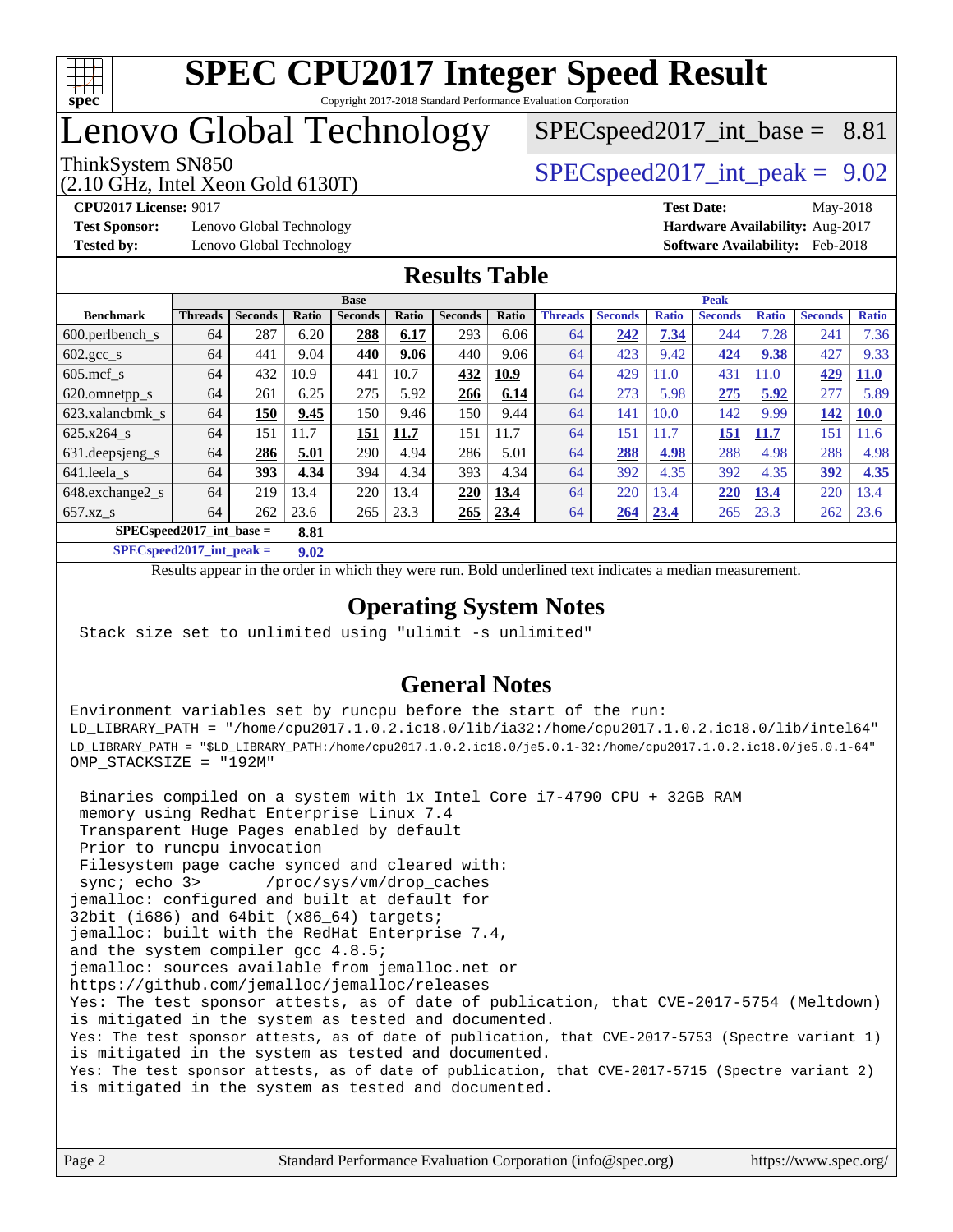

## Lenovo Global Technology

 $SPEC speed2017\_int\_base = 8.81$ 

(2.10 GHz, Intel Xeon Gold 6130T)

ThinkSystem SN850<br>  $SPEC speed2017$  int\_peak = 9.02

**[Test Sponsor:](http://www.spec.org/auto/cpu2017/Docs/result-fields.html#TestSponsor)** Lenovo Global Technology **[Hardware Availability:](http://www.spec.org/auto/cpu2017/Docs/result-fields.html#HardwareAvailability)** Aug-2017 **[Tested by:](http://www.spec.org/auto/cpu2017/Docs/result-fields.html#Testedby)** Lenovo Global Technology **[Software Availability:](http://www.spec.org/auto/cpu2017/Docs/result-fields.html#SoftwareAvailability)** Feb-2018

**[CPU2017 License:](http://www.spec.org/auto/cpu2017/Docs/result-fields.html#CPU2017License)** 9017 **[Test Date:](http://www.spec.org/auto/cpu2017/Docs/result-fields.html#TestDate)** May-2018

#### **[Platform Notes](http://www.spec.org/auto/cpu2017/Docs/result-fields.html#PlatformNotes)**

Page 3 Standard Performance Evaluation Corporation [\(info@spec.org\)](mailto:info@spec.org) <https://www.spec.org/> BIOS configuration: Choose Operating Mode set to Maximum Performance Hyper-Threading set to Disable DCU Streamer Prefetcher set to Disable MONITORMWAIT set to Enable DCA set to Enable Stale AtoS set to Enable LLC dead line alloc set to Disable Sysinfo program /home/cpu2017.1.0.2.ic18.0/bin/sysinfo Rev: r5797 of 2017-06-14 96c45e4568ad54c135fd618bcc091c0f running on SN850-01 Thu May 17 16:32:14 2018 SUT (System Under Test) info as seen by some common utilities. For more information on this section, see <https://www.spec.org/cpu2017/Docs/config.html#sysinfo> From /proc/cpuinfo model name : Intel(R) Xeon(R) Gold 6130T CPU @ 2.10GHz 4 "physical id"s (chips) 64 "processors" cores, siblings (Caution: counting these is hw and system dependent. The following excerpts from /proc/cpuinfo might not be reliable. Use with caution.) cpu cores : 16 siblings : 16 physical 0: cores 0 1 2 3 4 5 6 7 8 9 10 11 12 13 14 15 physical 1: cores 0 1 2 3 4 5 6 7 8 9 10 11 12 13 14 15 physical 2: cores 0 1 2 3 4 5 6 7 8 9 10 11 12 13 14 15 physical 3: cores 0 1 2 3 4 5 6 7 8 9 10 11 12 13 14 15 From lscpu: Architecture: x86\_64 CPU op-mode(s): 32-bit, 64-bit Byte Order: Little Endian  $CPU(s):$  64 On-line CPU(s) list: 0-63 Thread(s) per core: 1 Core(s) per socket: 16 Socket(s): 4 NUMA node(s): 4 Vendor ID: GenuineIntel CPU family: 6 Model: 85 Model name:  $Intel(R)$  Xeon(R) Gold 6130T CPU @ 2.10GHz Stepping: 4 CPU MHz: 2095.087 BogoMIPS: 4190.17 Virtualization: VT-x **(Continued on next page)**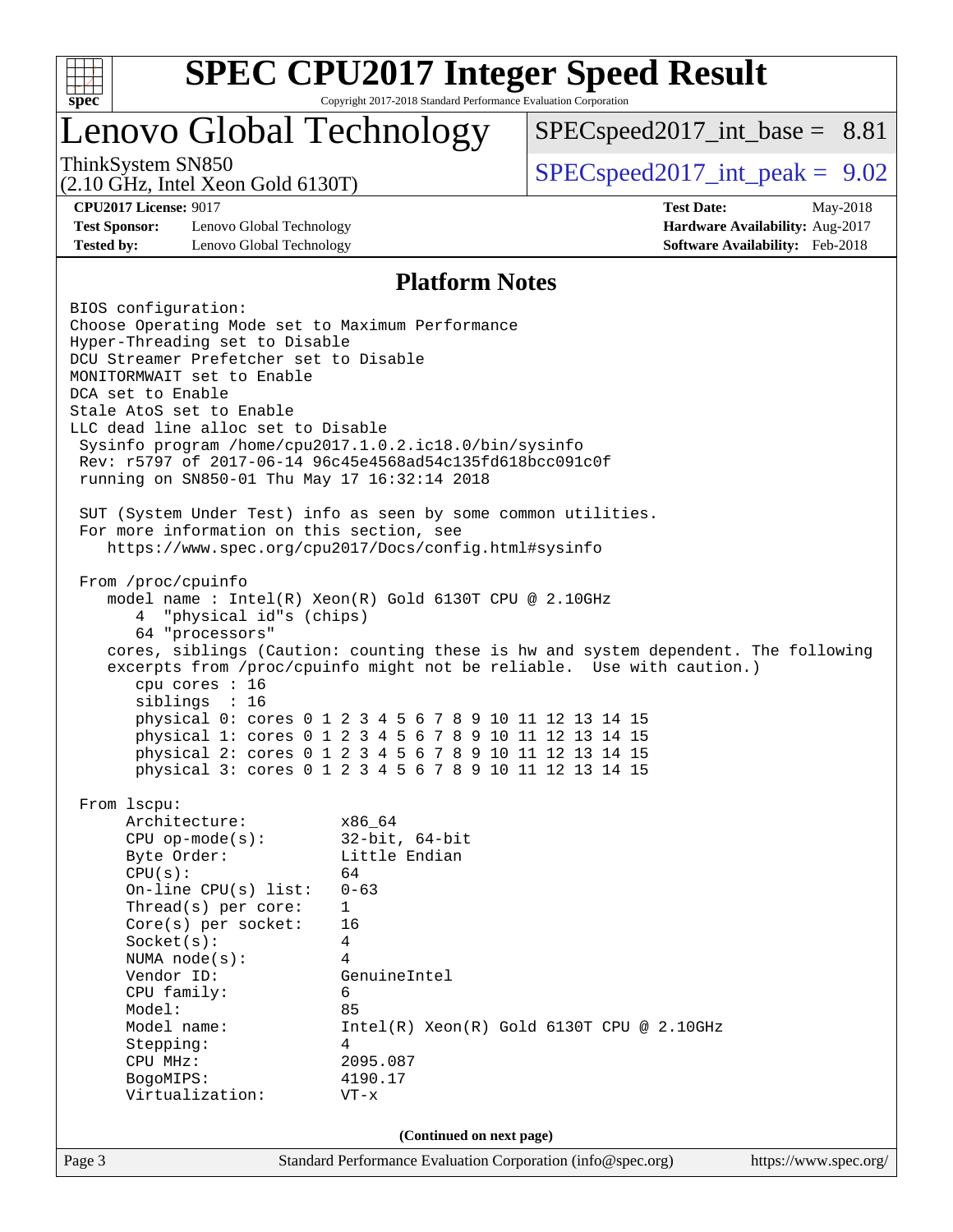

Lenovo Global Technology

 $SPECspeed2017\_int\_base = 8.81$ 

ThinkSystem SN850<br>  $SPEC speed2017$  int\_peak = 9.02

**[CPU2017 License:](http://www.spec.org/auto/cpu2017/Docs/result-fields.html#CPU2017License)** 9017 **[Test Date:](http://www.spec.org/auto/cpu2017/Docs/result-fields.html#TestDate)** May-2018

**[Test Sponsor:](http://www.spec.org/auto/cpu2017/Docs/result-fields.html#TestSponsor)** Lenovo Global Technology **[Hardware Availability:](http://www.spec.org/auto/cpu2017/Docs/result-fields.html#HardwareAvailability)** Aug-2017 **[Tested by:](http://www.spec.org/auto/cpu2017/Docs/result-fields.html#Testedby)** Lenovo Global Technology **[Software Availability:](http://www.spec.org/auto/cpu2017/Docs/result-fields.html#SoftwareAvailability)** Feb-2018

(2.10 GHz, Intel Xeon Gold 6130T)

#### **[Platform Notes \(Continued\)](http://www.spec.org/auto/cpu2017/Docs/result-fields.html#PlatformNotes)**

| $L1d$ cache:       | 32K       |
|--------------------|-----------|
| Lli cache:         | 32K       |
| $L2$ cache:        | 1024K     |
| $L3$ cache:        | 22528K    |
| NUMA node0 CPU(s): | $0 - 15$  |
| NUMA nodel CPU(s): | $16 - 31$ |
| NUMA node2 CPU(s): | $32 - 47$ |
| NUMA node3 CPU(s): | $48 - 63$ |
|                    |           |

Flags: fpu vme de pse tsc msr pae mce cx8 apic sep mtrr pge mca cmov pat pse36 clflush dts acpi mmx fxsr sse sse2 ss ht tm pbe syscall nx pdpe1gb rdtscp lm constant\_tsc art arch\_perfmon pebs bts rep\_good nopl xtopology nonstop\_tsc aperfmperf eagerfpu pni pclmulqdq dtes64 monitor ds\_cpl vmx smx est tm2 ssse3 sdbg fma cx16 xtpr pdcm pcid dca sse4\_1 sse4\_2 x2apic movbe popcnt tsc\_deadline\_timer aes xsave avx f16c rdrand lahf\_lm abm 3dnowprefetch ida arat epb invpcid\_single pln pts dtherm intel\_pt rsb\_ctxsw spec\_ctrl retpoline kaiser tpr\_shadow vnmi flexpriority ept vpid fsgsbase tsc\_adjust bmi1 hle avx2 smep bmi2 erms invpcid rtm cqm mpx avx512f avx512dq rdseed adx smap clflushopt clwb avx512cd avx512bw avx512vl xsaveopt xsavec xgetbv1 cqm\_llc cqm\_occup\_llc

 /proc/cpuinfo cache data cache size : 22528 KB

 From numactl --hardware WARNING: a numactl 'node' might or might not correspond to a physical chip.

 available: 4 nodes (0-3) node 0 cpus: 0 1 2 3 4 5 6 7 8 9 10 11 12 13 14 15 node 0 size: 386660 MB node 0 free: 386377 MB node 1 cpus: 16 17 18 19 20 21 22 23 24 25 26 27 28 29 30 31 node 1 size: 387057 MB node 1 free: 386748 MB node 2 cpus: 32 33 34 35 36 37 38 39 40 41 42 43 44 45 46 47 node 2 size: 387057 MB node 2 free: 386813 MB node 3 cpus: 48 49 50 51 52 53 54 55 56 57 58 59 60 61 62 63 node 3 size: 387054 MB node 3 free: 386684 MB node distances: node 0 1 2 3 0: 10 21 21 21 1: 21 10 21 21 2: 21 21 10 21 3: 21 21 21 10 From /proc/meminfo MemTotal: 1584976856 kB HugePages\_Total: 0 **(Continued on next page)**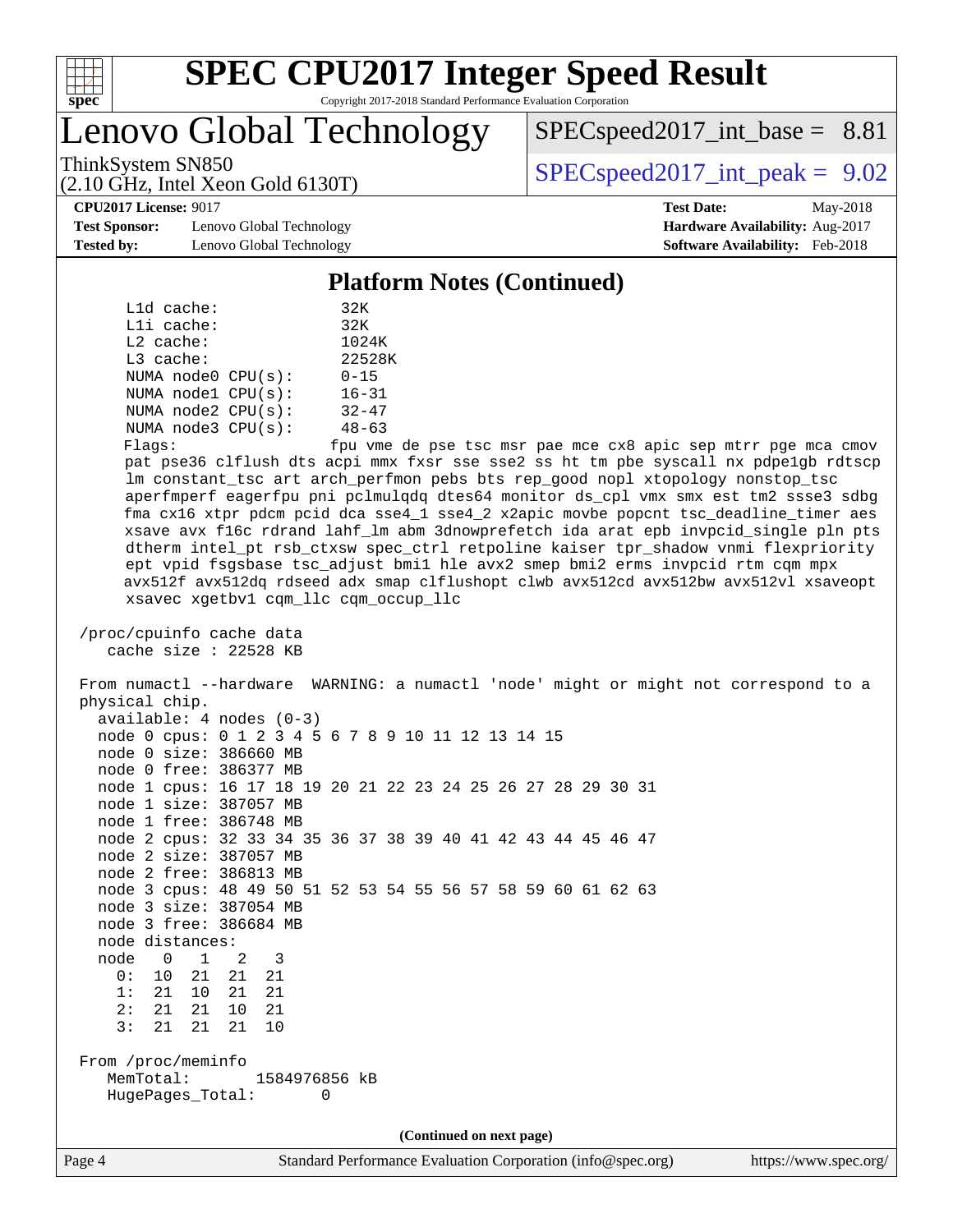

**[SPEC CPU2017 Integer Speed Result](http://www.spec.org/auto/cpu2017/Docs/result-fields.html#SPECCPU2017IntegerSpeedResult)**

Copyright 2017-2018 Standard Performance Evaluation Corporation

## Lenovo Global Technology

 $SPECspeed2017\_int\_base = 8.81$ 

(2.10 GHz, Intel Xeon Gold 6130T)

ThinkSystem SN850<br>  $SPECspeed2017$  int\_peak = 9.02

**[Test Sponsor:](http://www.spec.org/auto/cpu2017/Docs/result-fields.html#TestSponsor)** Lenovo Global Technology **[Hardware Availability:](http://www.spec.org/auto/cpu2017/Docs/result-fields.html#HardwareAvailability)** Aug-2017 **[Tested by:](http://www.spec.org/auto/cpu2017/Docs/result-fields.html#Testedby)** Lenovo Global Technology **[Software Availability:](http://www.spec.org/auto/cpu2017/Docs/result-fields.html#SoftwareAvailability)** Feb-2018

**[CPU2017 License:](http://www.spec.org/auto/cpu2017/Docs/result-fields.html#CPU2017License)** 9017 **[Test Date:](http://www.spec.org/auto/cpu2017/Docs/result-fields.html#TestDate)** May-2018

#### **[Platform Notes \(Continued\)](http://www.spec.org/auto/cpu2017/Docs/result-fields.html#PlatformNotes)**

 Hugepagesize: 2048 kB From /etc/\*release\* /etc/\*version\* SuSE-release: SUSE Linux Enterprise Server 12 (x86\_64) VERSION = 12 PATCHLEVEL = 2 # This file is deprecated and will be removed in a future service pack or release. # Please check /etc/os-release for details about this release. os-release: NAME="SLES" VERSION="12-SP2" VERSION\_ID="12.2" PRETTY\_NAME="SUSE Linux Enterprise Server 12 SP2" ID="sles" ANSI\_COLOR="0;32" CPE\_NAME="cpe:/o:suse:sles:12:sp2" uname -a: Linux SN850-01 4.4.114-92.64-default #1 SMP Thu Feb 1 19:18:19 UTC 2018 (c6ce5db) x86\_64 x86\_64 x86\_64 GNU/Linux run-level 3 May 17 16:31 SPEC is set to: /home/cpu2017.1.0.2.ic18.0 Filesystem Type Size Used Avail Use% Mounted on /dev/sda4 xfs 836G 254G 583G 31% /home Additional information from dmidecode follows. WARNING: Use caution when you interpret this section. The 'dmidecode' program reads system data which is "intended to allow hardware to be accurately determined", but the intent may not be met, as there are frequent changes to hardware, firmware, and the "DMTF SMBIOS" standard. BIOS Lenovo -[IVE113W-1.12]- 02/06/2018 Memory: 48x Samsung M393A4K40BB2-CTD 32 GB 2 rank 2666 (End of data from sysinfo program) **[Compiler Version Notes](http://www.spec.org/auto/cpu2017/Docs/result-fields.html#CompilerVersionNotes)** ============================================================================== CC 600.perlbench\_s(base) 602.gcc\_s(base) 605.mcf\_s(base) 625.x264\_s(base, peak) 657.xz\_s(base) ----------------------------------------------------------------------------- icc (ICC) 18.0.0 20170811 Copyright (C) 1985-2017 Intel Corporation. All rights reserved.

**(Continued on next page)**

Page 5 Standard Performance Evaluation Corporation [\(info@spec.org\)](mailto:info@spec.org) <https://www.spec.org/>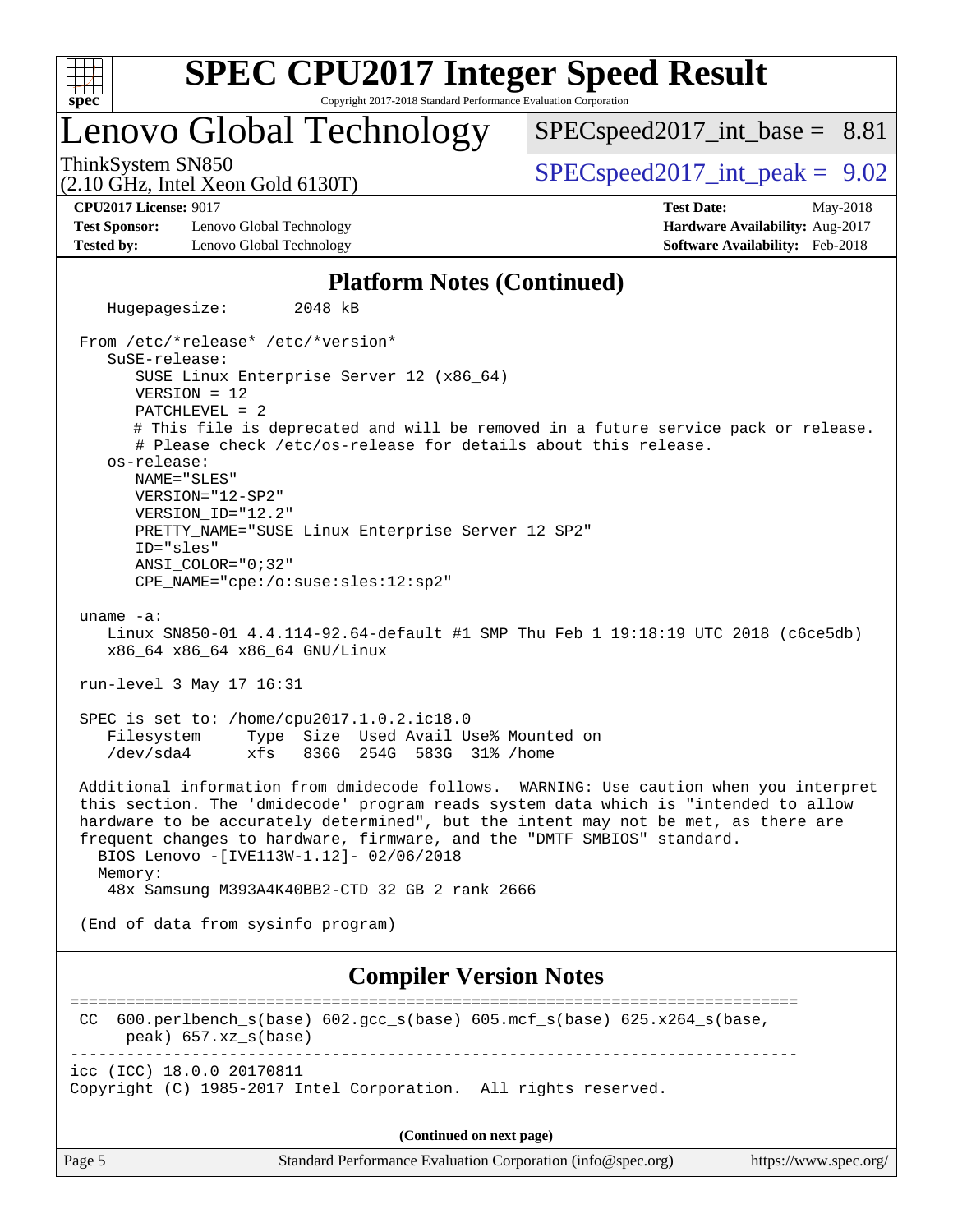| c<br>۳<br>Ņ,<br>H<br>٠ |  |  |  |  |  |
|------------------------|--|--|--|--|--|

# **[SPEC CPU2017 Integer Speed Result](http://www.spec.org/auto/cpu2017/Docs/result-fields.html#SPECCPU2017IntegerSpeedResult)**

Copyright 2017-2018 Standard Performance Evaluation Corporation

------------------------------------------------------------------------------

## Lenovo Global Technology

[SPECspeed2017\\_int\\_base =](http://www.spec.org/auto/cpu2017/Docs/result-fields.html#SPECspeed2017intbase) 8.81

(2.10 GHz, Intel Xeon Gold 6130T)

 $SPEC speed2017\_int\_peak = 9.02$ 

**[Test Sponsor:](http://www.spec.org/auto/cpu2017/Docs/result-fields.html#TestSponsor)** Lenovo Global Technology **[Hardware Availability:](http://www.spec.org/auto/cpu2017/Docs/result-fields.html#HardwareAvailability)** Aug-2017 **[Tested by:](http://www.spec.org/auto/cpu2017/Docs/result-fields.html#Testedby)** Lenovo Global Technology **[Software Availability:](http://www.spec.org/auto/cpu2017/Docs/result-fields.html#SoftwareAvailability)** Feb-2018

**[CPU2017 License:](http://www.spec.org/auto/cpu2017/Docs/result-fields.html#CPU2017License)** 9017 **[Test Date:](http://www.spec.org/auto/cpu2017/Docs/result-fields.html#TestDate)** May-2018

### **[Compiler Version Notes \(Continued\)](http://www.spec.org/auto/cpu2017/Docs/result-fields.html#CompilerVersionNotes)**

| 600.perlbench_s(peak) 602.gcc_s(peak) 605.mcf_s(peak) 657.xz_s(peak)<br>CC                           |  |  |  |  |  |
|------------------------------------------------------------------------------------------------------|--|--|--|--|--|
| icc (ICC) 18.0.0 20170811<br>Copyright (C) 1985-2017 Intel Corporation. All rights reserved.         |  |  |  |  |  |
| CXXC 620.omnetpp $s(base)$ 623.xalancbmk $s(base)$ 631.deepsjeng $s(base)$<br>$641.$ leela $s(base)$ |  |  |  |  |  |
| icpc (ICC) 18.0.0 20170811<br>Copyright (C) 1985-2017 Intel Corporation. All rights reserved.        |  |  |  |  |  |
| CXXC 620.omnetpp_s(peak) 623.xalancbmk_s(peak) 631.deepsjeng_s(peak)<br>$641.$ leela $s$ (peak)      |  |  |  |  |  |
| icpc (ICC) 18.0.0 20170811<br>Copyright (C) 1985-2017 Intel Corporation. All rights reserved.        |  |  |  |  |  |
| $648$ . exchange2 $s$ (base, peak)<br>FC                                                             |  |  |  |  |  |
| ifort (IFORT) 18.0.0 20170811<br>Copyright (C) 1985-2017 Intel Corporation. All rights reserved.     |  |  |  |  |  |

## **[Base Compiler Invocation](http://www.spec.org/auto/cpu2017/Docs/result-fields.html#BaseCompilerInvocation)**

| C benchmarks:        |
|----------------------|
| icc                  |
| $C_{++}$ benchmarks: |

[icpc](http://www.spec.org/cpu2017/results/res2018q2/cpu2017-20180525-05789.flags.html#user_CXXbase_intel_icpc_18.0_c510b6838c7f56d33e37e94d029a35b4a7bccf4766a728ee175e80a419847e808290a9b78be685c44ab727ea267ec2f070ec5dc83b407c0218cded6866a35d07)

[Fortran benchmarks](http://www.spec.org/auto/cpu2017/Docs/result-fields.html#Fortranbenchmarks): [ifort](http://www.spec.org/cpu2017/results/res2018q2/cpu2017-20180525-05789.flags.html#user_FCbase_intel_ifort_18.0_8111460550e3ca792625aed983ce982f94888b8b503583aa7ba2b8303487b4d8a21a13e7191a45c5fd58ff318f48f9492884d4413fa793fd88dd292cad7027ca)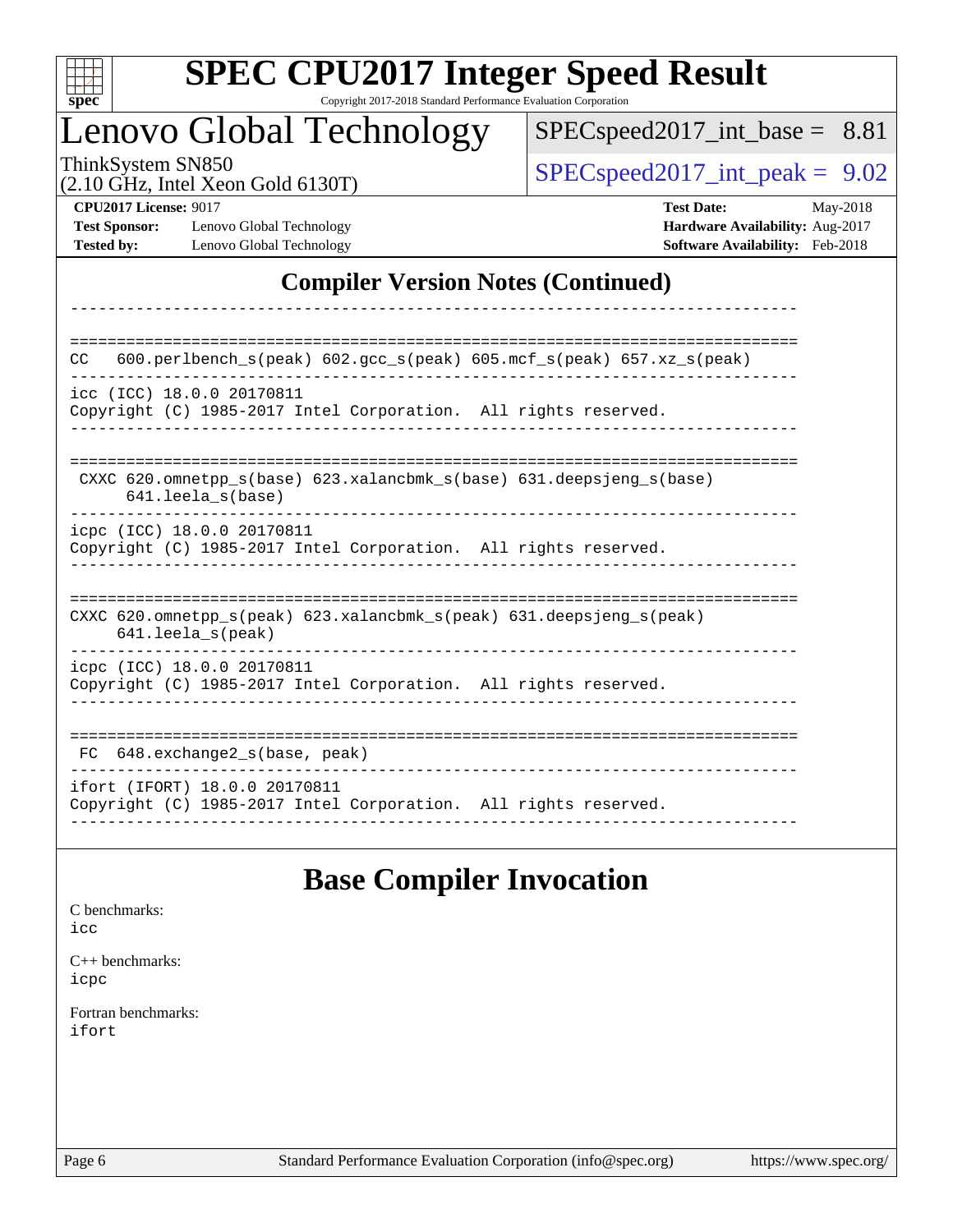

## Lenovo Global Technology

 $SPEC speed2017\_int\_base = 8.81$ 

(2.10 GHz, Intel Xeon Gold 6130T)

ThinkSystem SN850<br>  $SPEC speed2017$  int\_peak = 9.02

**[Test Sponsor:](http://www.spec.org/auto/cpu2017/Docs/result-fields.html#TestSponsor)** Lenovo Global Technology **[Hardware Availability:](http://www.spec.org/auto/cpu2017/Docs/result-fields.html#HardwareAvailability)** Aug-2017 **[Tested by:](http://www.spec.org/auto/cpu2017/Docs/result-fields.html#Testedby)** Lenovo Global Technology **[Software Availability:](http://www.spec.org/auto/cpu2017/Docs/result-fields.html#SoftwareAvailability)** Feb-2018

**[CPU2017 License:](http://www.spec.org/auto/cpu2017/Docs/result-fields.html#CPU2017License)** 9017 **[Test Date:](http://www.spec.org/auto/cpu2017/Docs/result-fields.html#TestDate)** May-2018

## **[Base Portability Flags](http://www.spec.org/auto/cpu2017/Docs/result-fields.html#BasePortabilityFlags)**

 600.perlbench\_s: [-DSPEC\\_LP64](http://www.spec.org/cpu2017/results/res2018q2/cpu2017-20180525-05789.flags.html#b600.perlbench_s_basePORTABILITY_DSPEC_LP64) [-DSPEC\\_LINUX\\_X64](http://www.spec.org/cpu2017/results/res2018q2/cpu2017-20180525-05789.flags.html#b600.perlbench_s_baseCPORTABILITY_DSPEC_LINUX_X64) 602.gcc\_s: [-DSPEC\\_LP64](http://www.spec.org/cpu2017/results/res2018q2/cpu2017-20180525-05789.flags.html#suite_basePORTABILITY602_gcc_s_DSPEC_LP64) 605.mcf\_s: [-DSPEC\\_LP64](http://www.spec.org/cpu2017/results/res2018q2/cpu2017-20180525-05789.flags.html#suite_basePORTABILITY605_mcf_s_DSPEC_LP64) 620.omnetpp\_s: [-DSPEC\\_LP64](http://www.spec.org/cpu2017/results/res2018q2/cpu2017-20180525-05789.flags.html#suite_basePORTABILITY620_omnetpp_s_DSPEC_LP64) 623.xalancbmk\_s: [-DSPEC\\_LP64](http://www.spec.org/cpu2017/results/res2018q2/cpu2017-20180525-05789.flags.html#suite_basePORTABILITY623_xalancbmk_s_DSPEC_LP64) [-DSPEC\\_LINUX](http://www.spec.org/cpu2017/results/res2018q2/cpu2017-20180525-05789.flags.html#b623.xalancbmk_s_baseCXXPORTABILITY_DSPEC_LINUX) 625.x264\_s: [-DSPEC\\_LP64](http://www.spec.org/cpu2017/results/res2018q2/cpu2017-20180525-05789.flags.html#suite_basePORTABILITY625_x264_s_DSPEC_LP64) 631.deepsjeng\_s: [-DSPEC\\_LP64](http://www.spec.org/cpu2017/results/res2018q2/cpu2017-20180525-05789.flags.html#suite_basePORTABILITY631_deepsjeng_s_DSPEC_LP64) 641.leela\_s: [-DSPEC\\_LP64](http://www.spec.org/cpu2017/results/res2018q2/cpu2017-20180525-05789.flags.html#suite_basePORTABILITY641_leela_s_DSPEC_LP64) 648.exchange2\_s: [-DSPEC\\_LP64](http://www.spec.org/cpu2017/results/res2018q2/cpu2017-20180525-05789.flags.html#suite_basePORTABILITY648_exchange2_s_DSPEC_LP64) 657.xz\_s: [-DSPEC\\_LP64](http://www.spec.org/cpu2017/results/res2018q2/cpu2017-20180525-05789.flags.html#suite_basePORTABILITY657_xz_s_DSPEC_LP64)

## **[Base Optimization Flags](http://www.spec.org/auto/cpu2017/Docs/result-fields.html#BaseOptimizationFlags)**

#### [C benchmarks](http://www.spec.org/auto/cpu2017/Docs/result-fields.html#Cbenchmarks):

[-Wl,-z,muldefs](http://www.spec.org/cpu2017/results/res2018q2/cpu2017-20180525-05789.flags.html#user_CCbase_link_force_multiple1_b4cbdb97b34bdee9ceefcfe54f4c8ea74255f0b02a4b23e853cdb0e18eb4525ac79b5a88067c842dd0ee6996c24547a27a4b99331201badda8798ef8a743f577) [-xCORE-AVX512](http://www.spec.org/cpu2017/results/res2018q2/cpu2017-20180525-05789.flags.html#user_CCbase_f-xCORE-AVX512) [-ipo](http://www.spec.org/cpu2017/results/res2018q2/cpu2017-20180525-05789.flags.html#user_CCbase_f-ipo) [-O3](http://www.spec.org/cpu2017/results/res2018q2/cpu2017-20180525-05789.flags.html#user_CCbase_f-O3) [-no-prec-div](http://www.spec.org/cpu2017/results/res2018q2/cpu2017-20180525-05789.flags.html#user_CCbase_f-no-prec-div) [-qopt-mem-layout-trans=3](http://www.spec.org/cpu2017/results/res2018q2/cpu2017-20180525-05789.flags.html#user_CCbase_f-qopt-mem-layout-trans_de80db37974c74b1f0e20d883f0b675c88c3b01e9d123adea9b28688d64333345fb62bc4a798493513fdb68f60282f9a726aa07f478b2f7113531aecce732043) [-qopenmp](http://www.spec.org/cpu2017/results/res2018q2/cpu2017-20180525-05789.flags.html#user_CCbase_qopenmp_16be0c44f24f464004c6784a7acb94aca937f053568ce72f94b139a11c7c168634a55f6653758ddd83bcf7b8463e8028bb0b48b77bcddc6b78d5d95bb1df2967) [-DSPEC\\_OPENMP](http://www.spec.org/cpu2017/results/res2018q2/cpu2017-20180525-05789.flags.html#suite_CCbase_DSPEC_OPENMP) [-L/usr/local/je5.0.1-64/lib](http://www.spec.org/cpu2017/results/res2018q2/cpu2017-20180525-05789.flags.html#user_CCbase_jemalloc_link_path64_4b10a636b7bce113509b17f3bd0d6226c5fb2346b9178c2d0232c14f04ab830f976640479e5c33dc2bcbbdad86ecfb6634cbbd4418746f06f368b512fced5394) [-ljemalloc](http://www.spec.org/cpu2017/results/res2018q2/cpu2017-20180525-05789.flags.html#user_CCbase_jemalloc_link_lib_d1249b907c500fa1c0672f44f562e3d0f79738ae9e3c4a9c376d49f265a04b9c99b167ecedbf6711b3085be911c67ff61f150a17b3472be731631ba4d0471706)

#### [C++ benchmarks:](http://www.spec.org/auto/cpu2017/Docs/result-fields.html#CXXbenchmarks)

[-Wl,-z,muldefs](http://www.spec.org/cpu2017/results/res2018q2/cpu2017-20180525-05789.flags.html#user_CXXbase_link_force_multiple1_b4cbdb97b34bdee9ceefcfe54f4c8ea74255f0b02a4b23e853cdb0e18eb4525ac79b5a88067c842dd0ee6996c24547a27a4b99331201badda8798ef8a743f577) [-xCORE-AVX512](http://www.spec.org/cpu2017/results/res2018q2/cpu2017-20180525-05789.flags.html#user_CXXbase_f-xCORE-AVX512) [-ipo](http://www.spec.org/cpu2017/results/res2018q2/cpu2017-20180525-05789.flags.html#user_CXXbase_f-ipo) [-O3](http://www.spec.org/cpu2017/results/res2018q2/cpu2017-20180525-05789.flags.html#user_CXXbase_f-O3) [-no-prec-div](http://www.spec.org/cpu2017/results/res2018q2/cpu2017-20180525-05789.flags.html#user_CXXbase_f-no-prec-div) [-qopt-mem-layout-trans=3](http://www.spec.org/cpu2017/results/res2018q2/cpu2017-20180525-05789.flags.html#user_CXXbase_f-qopt-mem-layout-trans_de80db37974c74b1f0e20d883f0b675c88c3b01e9d123adea9b28688d64333345fb62bc4a798493513fdb68f60282f9a726aa07f478b2f7113531aecce732043) [-L/usr/local/je5.0.1-64/lib](http://www.spec.org/cpu2017/results/res2018q2/cpu2017-20180525-05789.flags.html#user_CXXbase_jemalloc_link_path64_4b10a636b7bce113509b17f3bd0d6226c5fb2346b9178c2d0232c14f04ab830f976640479e5c33dc2bcbbdad86ecfb6634cbbd4418746f06f368b512fced5394) [-ljemalloc](http://www.spec.org/cpu2017/results/res2018q2/cpu2017-20180525-05789.flags.html#user_CXXbase_jemalloc_link_lib_d1249b907c500fa1c0672f44f562e3d0f79738ae9e3c4a9c376d49f265a04b9c99b167ecedbf6711b3085be911c67ff61f150a17b3472be731631ba4d0471706)

#### [Fortran benchmarks](http://www.spec.org/auto/cpu2017/Docs/result-fields.html#Fortranbenchmarks):

[-Wl,-z,muldefs](http://www.spec.org/cpu2017/results/res2018q2/cpu2017-20180525-05789.flags.html#user_FCbase_link_force_multiple1_b4cbdb97b34bdee9ceefcfe54f4c8ea74255f0b02a4b23e853cdb0e18eb4525ac79b5a88067c842dd0ee6996c24547a27a4b99331201badda8798ef8a743f577) [-xCORE-AVX512](http://www.spec.org/cpu2017/results/res2018q2/cpu2017-20180525-05789.flags.html#user_FCbase_f-xCORE-AVX512) [-ipo](http://www.spec.org/cpu2017/results/res2018q2/cpu2017-20180525-05789.flags.html#user_FCbase_f-ipo) [-O3](http://www.spec.org/cpu2017/results/res2018q2/cpu2017-20180525-05789.flags.html#user_FCbase_f-O3) [-no-prec-div](http://www.spec.org/cpu2017/results/res2018q2/cpu2017-20180525-05789.flags.html#user_FCbase_f-no-prec-div) [-qopt-mem-layout-trans=3](http://www.spec.org/cpu2017/results/res2018q2/cpu2017-20180525-05789.flags.html#user_FCbase_f-qopt-mem-layout-trans_de80db37974c74b1f0e20d883f0b675c88c3b01e9d123adea9b28688d64333345fb62bc4a798493513fdb68f60282f9a726aa07f478b2f7113531aecce732043) [-nostandard-realloc-lhs](http://www.spec.org/cpu2017/results/res2018q2/cpu2017-20180525-05789.flags.html#user_FCbase_f_2003_std_realloc_82b4557e90729c0f113870c07e44d33d6f5a304b4f63d4c15d2d0f1fab99f5daaed73bdb9275d9ae411527f28b936061aa8b9c8f2d63842963b95c9dd6426b8a) [-align array32byte](http://www.spec.org/cpu2017/results/res2018q2/cpu2017-20180525-05789.flags.html#user_FCbase_align_array32byte_b982fe038af199962ba9a80c053b8342c548c85b40b8e86eb3cc33dee0d7986a4af373ac2d51c3f7cf710a18d62fdce2948f201cd044323541f22fc0fffc51b6) [-L/usr/local/je5.0.1-64/lib](http://www.spec.org/cpu2017/results/res2018q2/cpu2017-20180525-05789.flags.html#user_FCbase_jemalloc_link_path64_4b10a636b7bce113509b17f3bd0d6226c5fb2346b9178c2d0232c14f04ab830f976640479e5c33dc2bcbbdad86ecfb6634cbbd4418746f06f368b512fced5394) [-ljemalloc](http://www.spec.org/cpu2017/results/res2018q2/cpu2017-20180525-05789.flags.html#user_FCbase_jemalloc_link_lib_d1249b907c500fa1c0672f44f562e3d0f79738ae9e3c4a9c376d49f265a04b9c99b167ecedbf6711b3085be911c67ff61f150a17b3472be731631ba4d0471706)

## **[Base Other Flags](http://www.spec.org/auto/cpu2017/Docs/result-fields.html#BaseOtherFlags)**

[C benchmarks](http://www.spec.org/auto/cpu2017/Docs/result-fields.html#Cbenchmarks):  $-m64 - std= c11$  $-m64 - std= c11$ 

[C++ benchmarks:](http://www.spec.org/auto/cpu2017/Docs/result-fields.html#CXXbenchmarks) [-m64](http://www.spec.org/cpu2017/results/res2018q2/cpu2017-20180525-05789.flags.html#user_CXXbase_intel_intel64_18.0_af43caccfc8ded86e7699f2159af6efc7655f51387b94da716254467f3c01020a5059329e2569e4053f409e7c9202a7efc638f7a6d1ffb3f52dea4a3e31d82ab)

[Fortran benchmarks](http://www.spec.org/auto/cpu2017/Docs/result-fields.html#Fortranbenchmarks): [-m64](http://www.spec.org/cpu2017/results/res2018q2/cpu2017-20180525-05789.flags.html#user_FCbase_intel_intel64_18.0_af43caccfc8ded86e7699f2159af6efc7655f51387b94da716254467f3c01020a5059329e2569e4053f409e7c9202a7efc638f7a6d1ffb3f52dea4a3e31d82ab)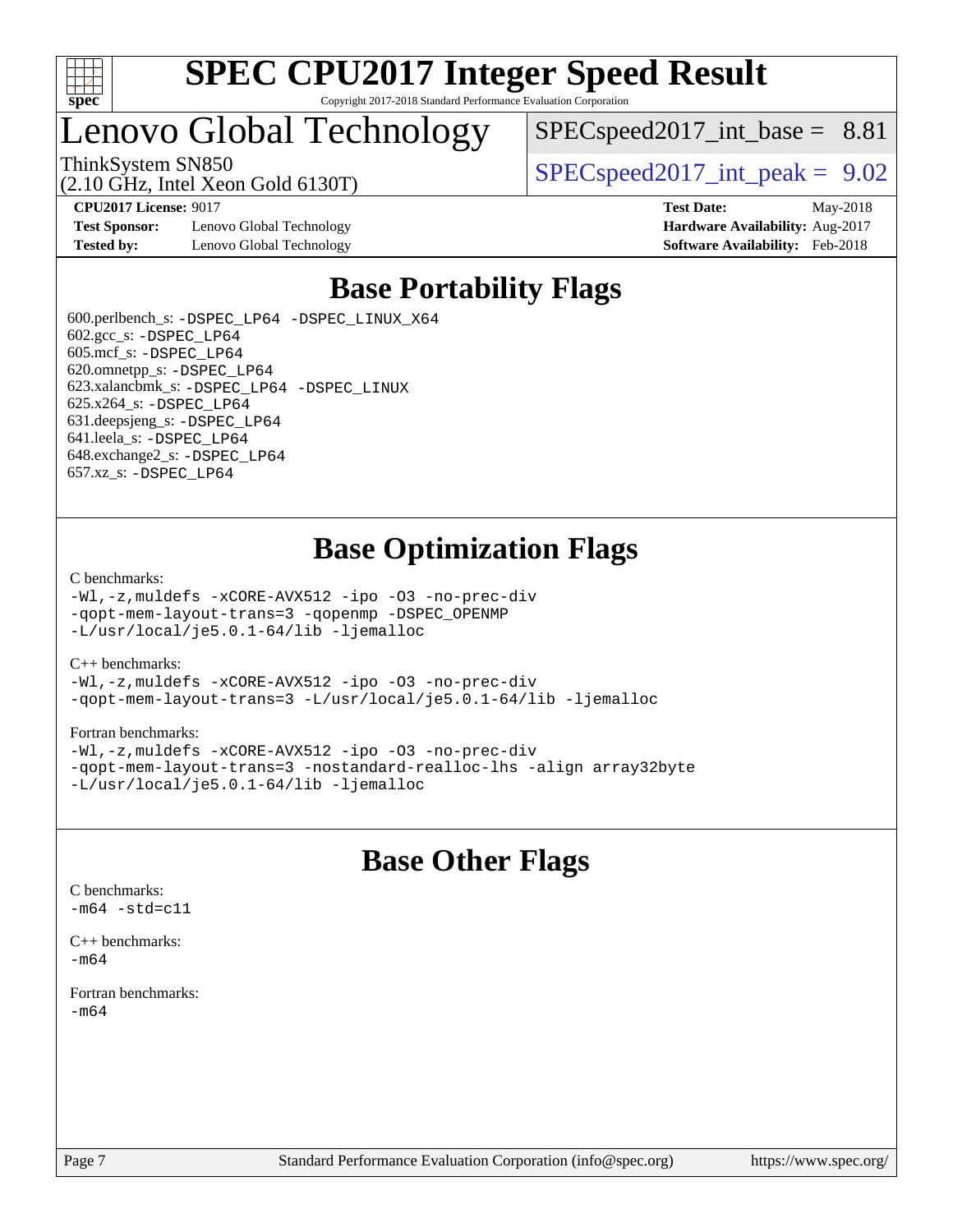

## Lenovo Global Technology

 $SPECspeed2017\_int\_base = 8.81$ 

ThinkSystem SN850<br>  $SPEC speed2017$  int\_peak = 9.02

**[Test Sponsor:](http://www.spec.org/auto/cpu2017/Docs/result-fields.html#TestSponsor)** Lenovo Global Technology **[Hardware Availability:](http://www.spec.org/auto/cpu2017/Docs/result-fields.html#HardwareAvailability)** Aug-2017 **[Tested by:](http://www.spec.org/auto/cpu2017/Docs/result-fields.html#Testedby)** Lenovo Global Technology **[Software Availability:](http://www.spec.org/auto/cpu2017/Docs/result-fields.html#SoftwareAvailability)** Feb-2018

(2.10 GHz, Intel Xeon Gold 6130T)

**[CPU2017 License:](http://www.spec.org/auto/cpu2017/Docs/result-fields.html#CPU2017License)** 9017 **[Test Date:](http://www.spec.org/auto/cpu2017/Docs/result-fields.html#TestDate)** May-2018

## **[Peak Compiler Invocation](http://www.spec.org/auto/cpu2017/Docs/result-fields.html#PeakCompilerInvocation)**

[C benchmarks](http://www.spec.org/auto/cpu2017/Docs/result-fields.html#Cbenchmarks):

[icc](http://www.spec.org/cpu2017/results/res2018q2/cpu2017-20180525-05789.flags.html#user_CCpeak_intel_icc_18.0_66fc1ee009f7361af1fbd72ca7dcefbb700085f36577c54f309893dd4ec40d12360134090235512931783d35fd58c0460139e722d5067c5574d8eaf2b3e37e92)

[C++ benchmarks:](http://www.spec.org/auto/cpu2017/Docs/result-fields.html#CXXbenchmarks) [icpc](http://www.spec.org/cpu2017/results/res2018q2/cpu2017-20180525-05789.flags.html#user_CXXpeak_intel_icpc_18.0_c510b6838c7f56d33e37e94d029a35b4a7bccf4766a728ee175e80a419847e808290a9b78be685c44ab727ea267ec2f070ec5dc83b407c0218cded6866a35d07)

[Fortran benchmarks](http://www.spec.org/auto/cpu2017/Docs/result-fields.html#Fortranbenchmarks): [ifort](http://www.spec.org/cpu2017/results/res2018q2/cpu2017-20180525-05789.flags.html#user_FCpeak_intel_ifort_18.0_8111460550e3ca792625aed983ce982f94888b8b503583aa7ba2b8303487b4d8a21a13e7191a45c5fd58ff318f48f9492884d4413fa793fd88dd292cad7027ca)

### **[Peak Portability Flags](http://www.spec.org/auto/cpu2017/Docs/result-fields.html#PeakPortabilityFlags)**

 600.perlbench\_s: [-DSPEC\\_LP64](http://www.spec.org/cpu2017/results/res2018q2/cpu2017-20180525-05789.flags.html#b600.perlbench_s_peakPORTABILITY_DSPEC_LP64) [-DSPEC\\_LINUX\\_X64](http://www.spec.org/cpu2017/results/res2018q2/cpu2017-20180525-05789.flags.html#b600.perlbench_s_peakCPORTABILITY_DSPEC_LINUX_X64) 602.gcc\_s: [-DSPEC\\_LP64](http://www.spec.org/cpu2017/results/res2018q2/cpu2017-20180525-05789.flags.html#suite_peakPORTABILITY602_gcc_s_DSPEC_LP64) 605.mcf\_s: [-DSPEC\\_LP64](http://www.spec.org/cpu2017/results/res2018q2/cpu2017-20180525-05789.flags.html#suite_peakPORTABILITY605_mcf_s_DSPEC_LP64) 620.omnetpp\_s: [-DSPEC\\_LP64](http://www.spec.org/cpu2017/results/res2018q2/cpu2017-20180525-05789.flags.html#suite_peakPORTABILITY620_omnetpp_s_DSPEC_LP64) 623.xalancbmk\_s: [-D\\_FILE\\_OFFSET\\_BITS=64](http://www.spec.org/cpu2017/results/res2018q2/cpu2017-20180525-05789.flags.html#user_peakPORTABILITY623_xalancbmk_s_file_offset_bits_64_5ae949a99b284ddf4e95728d47cb0843d81b2eb0e18bdfe74bbf0f61d0b064f4bda2f10ea5eb90e1dcab0e84dbc592acfc5018bc955c18609f94ddb8d550002c) [-DSPEC\\_LINUX](http://www.spec.org/cpu2017/results/res2018q2/cpu2017-20180525-05789.flags.html#b623.xalancbmk_s_peakCXXPORTABILITY_DSPEC_LINUX) 625.x264\_s: [-DSPEC\\_LP64](http://www.spec.org/cpu2017/results/res2018q2/cpu2017-20180525-05789.flags.html#suite_peakPORTABILITY625_x264_s_DSPEC_LP64) 631.deepsjeng\_s: [-DSPEC\\_LP64](http://www.spec.org/cpu2017/results/res2018q2/cpu2017-20180525-05789.flags.html#suite_peakPORTABILITY631_deepsjeng_s_DSPEC_LP64) 641.leela\_s: [-DSPEC\\_LP64](http://www.spec.org/cpu2017/results/res2018q2/cpu2017-20180525-05789.flags.html#suite_peakPORTABILITY641_leela_s_DSPEC_LP64) 648.exchange2\_s: [-DSPEC\\_LP64](http://www.spec.org/cpu2017/results/res2018q2/cpu2017-20180525-05789.flags.html#suite_peakPORTABILITY648_exchange2_s_DSPEC_LP64) 657.xz\_s: [-DSPEC\\_LP64](http://www.spec.org/cpu2017/results/res2018q2/cpu2017-20180525-05789.flags.html#suite_peakPORTABILITY657_xz_s_DSPEC_LP64)

## **[Peak Optimization Flags](http://www.spec.org/auto/cpu2017/Docs/result-fields.html#PeakOptimizationFlags)**

[C benchmarks](http://www.spec.org/auto/cpu2017/Docs/result-fields.html#Cbenchmarks):

600.perlbench\_s:  $-W1$ , -z, muldefs [-prof-gen](http://www.spec.org/cpu2017/results/res2018q2/cpu2017-20180525-05789.flags.html#user_peakPASS1_CFLAGSPASS1_LDFLAGS600_perlbench_s_prof_gen_5aa4926d6013ddb2a31985c654b3eb18169fc0c6952a63635c234f711e6e63dd76e94ad52365559451ec499a2cdb89e4dc58ba4c67ef54ca681ffbe1461d6b36)(pass 1) [-prof-use](http://www.spec.org/cpu2017/results/res2018q2/cpu2017-20180525-05789.flags.html#user_peakPASS2_CFLAGSPASS2_LDFLAGS600_perlbench_s_prof_use_1a21ceae95f36a2b53c25747139a6c16ca95bd9def2a207b4f0849963b97e94f5260e30a0c64f4bb623698870e679ca08317ef8150905d41bd88c6f78df73f19)(pass 2) -02 [-xCORE-AVX512](http://www.spec.org/cpu2017/results/res2018q2/cpu2017-20180525-05789.flags.html#user_peakPASS2_COPTIMIZE600_perlbench_s_f-xCORE-AVX512) [-qopt-mem-layout-trans=3](http://www.spec.org/cpu2017/results/res2018q2/cpu2017-20180525-05789.flags.html#user_peakPASS1_COPTIMIZEPASS2_COPTIMIZE600_perlbench_s_f-qopt-mem-layout-trans_de80db37974c74b1f0e20d883f0b675c88c3b01e9d123adea9b28688d64333345fb62bc4a798493513fdb68f60282f9a726aa07f478b2f7113531aecce732043) [-ipo](http://www.spec.org/cpu2017/results/res2018q2/cpu2017-20180525-05789.flags.html#user_peakPASS2_COPTIMIZE600_perlbench_s_f-ipo) [-O3](http://www.spec.org/cpu2017/results/res2018q2/cpu2017-20180525-05789.flags.html#user_peakPASS2_COPTIMIZE600_perlbench_s_f-O3) [-no-prec-div](http://www.spec.org/cpu2017/results/res2018q2/cpu2017-20180525-05789.flags.html#user_peakPASS2_COPTIMIZE600_perlbench_s_f-no-prec-div) [-DSPEC\\_SUPPRESS\\_OPENMP](http://www.spec.org/cpu2017/results/res2018q2/cpu2017-20180525-05789.flags.html#suite_peakPASS1_COPTIMIZE600_perlbench_s_DSPEC_SUPPRESS_OPENMP) [-qopenmp](http://www.spec.org/cpu2017/results/res2018q2/cpu2017-20180525-05789.flags.html#user_peakPASS2_COPTIMIZE600_perlbench_s_qopenmp_16be0c44f24f464004c6784a7acb94aca937f053568ce72f94b139a11c7c168634a55f6653758ddd83bcf7b8463e8028bb0b48b77bcddc6b78d5d95bb1df2967) [-DSPEC\\_OPENMP](http://www.spec.org/cpu2017/results/res2018q2/cpu2017-20180525-05789.flags.html#suite_peakPASS2_COPTIMIZE600_perlbench_s_DSPEC_OPENMP) [-fno-strict-overflow](http://www.spec.org/cpu2017/results/res2018q2/cpu2017-20180525-05789.flags.html#user_peakEXTRA_OPTIMIZE600_perlbench_s_f-fno-strict-overflow) [-L/usr/local/je5.0.1-64/lib](http://www.spec.org/cpu2017/results/res2018q2/cpu2017-20180525-05789.flags.html#user_peakEXTRA_LIBS600_perlbench_s_jemalloc_link_path64_4b10a636b7bce113509b17f3bd0d6226c5fb2346b9178c2d0232c14f04ab830f976640479e5c33dc2bcbbdad86ecfb6634cbbd4418746f06f368b512fced5394) [-ljemalloc](http://www.spec.org/cpu2017/results/res2018q2/cpu2017-20180525-05789.flags.html#user_peakEXTRA_LIBS600_perlbench_s_jemalloc_link_lib_d1249b907c500fa1c0672f44f562e3d0f79738ae9e3c4a9c376d49f265a04b9c99b167ecedbf6711b3085be911c67ff61f150a17b3472be731631ba4d0471706)

```
 602.gcc_s: -Wl,-z,muldefs -prof-gen(pass 1) -prof-use(pass 2) -O2
-xCORE-AVX512 -qopt-mem-layout-trans=3 -ipo -O3
-no-prec-div -DSPEC_SUPPRESS_OPENMP -qopenmp
-DSPEC_OPENMP -L/usr/local/je5.0.1-64/lib -ljemalloc
```

```
 605.mcf_s: -Wl,-z,muldefs -prof-gen(pass 1) -prof-use(pass 2) -ipo
-xCORE-AVX512 -O3 -no-prec-div -qopt-mem-layout-trans=3
-qopenmp -DSPEC OPENMP
-L/usr/local/je5.0.1-64/lib -ljemalloc
```
**(Continued on next page)**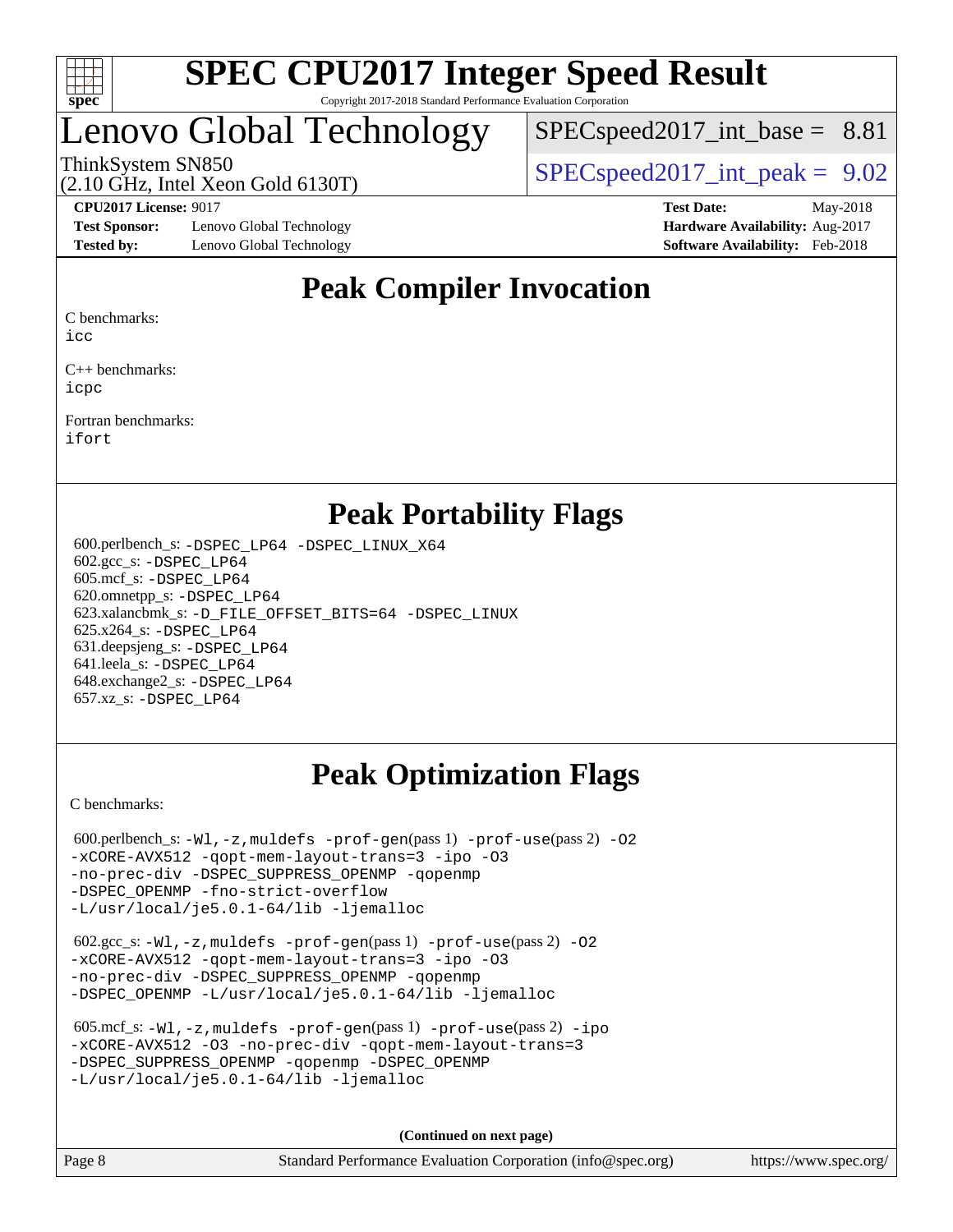

## Lenovo Global Technology

 $SPEC speed2017\_int\_base = 8.81$ 

(2.10 GHz, Intel Xeon Gold 6130T)

ThinkSystem SN850<br>  $SPEC speed2017$  int\_peak = 9.02

**[Test Sponsor:](http://www.spec.org/auto/cpu2017/Docs/result-fields.html#TestSponsor)** Lenovo Global Technology **[Hardware Availability:](http://www.spec.org/auto/cpu2017/Docs/result-fields.html#HardwareAvailability)** Aug-2017 **[Tested by:](http://www.spec.org/auto/cpu2017/Docs/result-fields.html#Testedby)** Lenovo Global Technology **[Software Availability:](http://www.spec.org/auto/cpu2017/Docs/result-fields.html#SoftwareAvailability)** Feb-2018

**[CPU2017 License:](http://www.spec.org/auto/cpu2017/Docs/result-fields.html#CPU2017License)** 9017 **[Test Date:](http://www.spec.org/auto/cpu2017/Docs/result-fields.html#TestDate)** May-2018

## **[Peak Optimization Flags \(Continued\)](http://www.spec.org/auto/cpu2017/Docs/result-fields.html#PeakOptimizationFlags)**

 625.x264\_s: [-Wl,-z,muldefs](http://www.spec.org/cpu2017/results/res2018q2/cpu2017-20180525-05789.flags.html#user_peakEXTRA_LDFLAGS625_x264_s_link_force_multiple1_b4cbdb97b34bdee9ceefcfe54f4c8ea74255f0b02a4b23e853cdb0e18eb4525ac79b5a88067c842dd0ee6996c24547a27a4b99331201badda8798ef8a743f577) [-xCORE-AVX512](http://www.spec.org/cpu2017/results/res2018q2/cpu2017-20180525-05789.flags.html#user_peakCOPTIMIZE625_x264_s_f-xCORE-AVX512) [-ipo](http://www.spec.org/cpu2017/results/res2018q2/cpu2017-20180525-05789.flags.html#user_peakCOPTIMIZE625_x264_s_f-ipo) [-O3](http://www.spec.org/cpu2017/results/res2018q2/cpu2017-20180525-05789.flags.html#user_peakCOPTIMIZE625_x264_s_f-O3) [-no-prec-div](http://www.spec.org/cpu2017/results/res2018q2/cpu2017-20180525-05789.flags.html#user_peakCOPTIMIZE625_x264_s_f-no-prec-div) [-qopt-mem-layout-trans=3](http://www.spec.org/cpu2017/results/res2018q2/cpu2017-20180525-05789.flags.html#user_peakCOPTIMIZE625_x264_s_f-qopt-mem-layout-trans_de80db37974c74b1f0e20d883f0b675c88c3b01e9d123adea9b28688d64333345fb62bc4a798493513fdb68f60282f9a726aa07f478b2f7113531aecce732043) [-qopenmp](http://www.spec.org/cpu2017/results/res2018q2/cpu2017-20180525-05789.flags.html#user_peakCOPTIMIZE625_x264_s_qopenmp_16be0c44f24f464004c6784a7acb94aca937f053568ce72f94b139a11c7c168634a55f6653758ddd83bcf7b8463e8028bb0b48b77bcddc6b78d5d95bb1df2967) [-DSPEC\\_OPENMP](http://www.spec.org/cpu2017/results/res2018q2/cpu2017-20180525-05789.flags.html#suite_peakCOPTIMIZE625_x264_s_DSPEC_OPENMP) [-L/usr/local/je5.0.1-64/lib](http://www.spec.org/cpu2017/results/res2018q2/cpu2017-20180525-05789.flags.html#user_peakEXTRA_LIBS625_x264_s_jemalloc_link_path64_4b10a636b7bce113509b17f3bd0d6226c5fb2346b9178c2d0232c14f04ab830f976640479e5c33dc2bcbbdad86ecfb6634cbbd4418746f06f368b512fced5394) [-ljemalloc](http://www.spec.org/cpu2017/results/res2018q2/cpu2017-20180525-05789.flags.html#user_peakEXTRA_LIBS625_x264_s_jemalloc_link_lib_d1249b907c500fa1c0672f44f562e3d0f79738ae9e3c4a9c376d49f265a04b9c99b167ecedbf6711b3085be911c67ff61f150a17b3472be731631ba4d0471706)

657.xz\_s: Same as 602.gcc\_s

[C++ benchmarks:](http://www.spec.org/auto/cpu2017/Docs/result-fields.html#CXXbenchmarks)

620.omnetpp\_s: $-W1$ ,-z,muldefs -prof-qen(pass 1) [-prof-use](http://www.spec.org/cpu2017/results/res2018q2/cpu2017-20180525-05789.flags.html#user_peakPASS2_CXXFLAGSPASS2_LDFLAGS620_omnetpp_s_prof_use_1a21ceae95f36a2b53c25747139a6c16ca95bd9def2a207b4f0849963b97e94f5260e30a0c64f4bb623698870e679ca08317ef8150905d41bd88c6f78df73f19)(pass 2) [-ipo](http://www.spec.org/cpu2017/results/res2018q2/cpu2017-20180525-05789.flags.html#user_peakPASS1_CXXOPTIMIZEPASS2_CXXOPTIMIZE620_omnetpp_s_f-ipo) [-xCORE-AVX512](http://www.spec.org/cpu2017/results/res2018q2/cpu2017-20180525-05789.flags.html#user_peakPASS2_CXXOPTIMIZE620_omnetpp_s_f-xCORE-AVX512) [-O3](http://www.spec.org/cpu2017/results/res2018q2/cpu2017-20180525-05789.flags.html#user_peakPASS1_CXXOPTIMIZEPASS2_CXXOPTIMIZE620_omnetpp_s_f-O3) [-no-prec-div](http://www.spec.org/cpu2017/results/res2018q2/cpu2017-20180525-05789.flags.html#user_peakPASS1_CXXOPTIMIZEPASS2_CXXOPTIMIZE620_omnetpp_s_f-no-prec-div) [-qopt-mem-layout-trans=3](http://www.spec.org/cpu2017/results/res2018q2/cpu2017-20180525-05789.flags.html#user_peakPASS1_CXXOPTIMIZEPASS2_CXXOPTIMIZE620_omnetpp_s_f-qopt-mem-layout-trans_de80db37974c74b1f0e20d883f0b675c88c3b01e9d123adea9b28688d64333345fb62bc4a798493513fdb68f60282f9a726aa07f478b2f7113531aecce732043) [-DSPEC\\_SUPPRESS\\_OPENMP](http://www.spec.org/cpu2017/results/res2018q2/cpu2017-20180525-05789.flags.html#suite_peakPASS1_CXXOPTIMIZE620_omnetpp_s_DSPEC_SUPPRESS_OPENMP) [-qopenmp](http://www.spec.org/cpu2017/results/res2018q2/cpu2017-20180525-05789.flags.html#user_peakPASS2_CXXOPTIMIZE620_omnetpp_s_qopenmp_16be0c44f24f464004c6784a7acb94aca937f053568ce72f94b139a11c7c168634a55f6653758ddd83bcf7b8463e8028bb0b48b77bcddc6b78d5d95bb1df2967) [-DSPEC\\_OPENMP](http://www.spec.org/cpu2017/results/res2018q2/cpu2017-20180525-05789.flags.html#suite_peakPASS2_CXXOPTIMIZE620_omnetpp_s_DSPEC_OPENMP) [-L/usr/local/je5.0.1-64/lib](http://www.spec.org/cpu2017/results/res2018q2/cpu2017-20180525-05789.flags.html#user_peakEXTRA_LIBS620_omnetpp_s_jemalloc_link_path64_4b10a636b7bce113509b17f3bd0d6226c5fb2346b9178c2d0232c14f04ab830f976640479e5c33dc2bcbbdad86ecfb6634cbbd4418746f06f368b512fced5394) [-ljemalloc](http://www.spec.org/cpu2017/results/res2018q2/cpu2017-20180525-05789.flags.html#user_peakEXTRA_LIBS620_omnetpp_s_jemalloc_link_lib_d1249b907c500fa1c0672f44f562e3d0f79738ae9e3c4a9c376d49f265a04b9c99b167ecedbf6711b3085be911c67ff61f150a17b3472be731631ba4d0471706)

 623.xalancbmk\_s: [-L/opt/intel/compilers\\_and\\_libraries\\_2018/linux/lib/ia32](http://www.spec.org/cpu2017/results/res2018q2/cpu2017-20180525-05789.flags.html#user_peakCXXLD623_xalancbmk_s_Enable-32bit-runtime_af243bdb1d79e4c7a4f720bf8275e627de2ecd461de63307bc14cef0633fde3cd7bb2facb32dcc8be9566045fb55d40ce2b72b725f73827aa7833441b71b9343) [-Wl,-z,muldefs](http://www.spec.org/cpu2017/results/res2018q2/cpu2017-20180525-05789.flags.html#user_peakEXTRA_LDFLAGS623_xalancbmk_s_link_force_multiple1_b4cbdb97b34bdee9ceefcfe54f4c8ea74255f0b02a4b23e853cdb0e18eb4525ac79b5a88067c842dd0ee6996c24547a27a4b99331201badda8798ef8a743f577) [-prof-gen](http://www.spec.org/cpu2017/results/res2018q2/cpu2017-20180525-05789.flags.html#user_peakPASS1_CXXFLAGSPASS1_LDFLAGS623_xalancbmk_s_prof_gen_5aa4926d6013ddb2a31985c654b3eb18169fc0c6952a63635c234f711e6e63dd76e94ad52365559451ec499a2cdb89e4dc58ba4c67ef54ca681ffbe1461d6b36)(pass 1) [-prof-use](http://www.spec.org/cpu2017/results/res2018q2/cpu2017-20180525-05789.flags.html#user_peakPASS2_CXXFLAGSPASS2_LDFLAGS623_xalancbmk_s_prof_use_1a21ceae95f36a2b53c25747139a6c16ca95bd9def2a207b4f0849963b97e94f5260e30a0c64f4bb623698870e679ca08317ef8150905d41bd88c6f78df73f19)(pass 2) [-ipo](http://www.spec.org/cpu2017/results/res2018q2/cpu2017-20180525-05789.flags.html#user_peakPASS1_CXXOPTIMIZEPASS2_CXXOPTIMIZE623_xalancbmk_s_f-ipo) [-xCORE-AVX512](http://www.spec.org/cpu2017/results/res2018q2/cpu2017-20180525-05789.flags.html#user_peakPASS2_CXXOPTIMIZE623_xalancbmk_s_f-xCORE-AVX512) [-O3](http://www.spec.org/cpu2017/results/res2018q2/cpu2017-20180525-05789.flags.html#user_peakPASS1_CXXOPTIMIZEPASS2_CXXOPTIMIZE623_xalancbmk_s_f-O3) [-no-prec-div](http://www.spec.org/cpu2017/results/res2018q2/cpu2017-20180525-05789.flags.html#user_peakPASS1_CXXOPTIMIZEPASS2_CXXOPTIMIZE623_xalancbmk_s_f-no-prec-div) [-qopt-mem-layout-trans=3](http://www.spec.org/cpu2017/results/res2018q2/cpu2017-20180525-05789.flags.html#user_peakPASS1_CXXOPTIMIZEPASS2_CXXOPTIMIZE623_xalancbmk_s_f-qopt-mem-layout-trans_de80db37974c74b1f0e20d883f0b675c88c3b01e9d123adea9b28688d64333345fb62bc4a798493513fdb68f60282f9a726aa07f478b2f7113531aecce732043) [-DSPEC\\_SUPPRESS\\_OPENMP](http://www.spec.org/cpu2017/results/res2018q2/cpu2017-20180525-05789.flags.html#suite_peakPASS1_CXXOPTIMIZE623_xalancbmk_s_DSPEC_SUPPRESS_OPENMP) [-qopenmp](http://www.spec.org/cpu2017/results/res2018q2/cpu2017-20180525-05789.flags.html#user_peakPASS2_CXXOPTIMIZE623_xalancbmk_s_qopenmp_16be0c44f24f464004c6784a7acb94aca937f053568ce72f94b139a11c7c168634a55f6653758ddd83bcf7b8463e8028bb0b48b77bcddc6b78d5d95bb1df2967) [-DSPEC\\_OPENMP](http://www.spec.org/cpu2017/results/res2018q2/cpu2017-20180525-05789.flags.html#suite_peakPASS2_CXXOPTIMIZE623_xalancbmk_s_DSPEC_OPENMP) [-L/usr/local/je5.0.1-32/lib](http://www.spec.org/cpu2017/results/res2018q2/cpu2017-20180525-05789.flags.html#user_peakEXTRA_LIBS623_xalancbmk_s_jemalloc_link_path32_e29f22e8e6c17053bbc6a0971f5a9c01a601a06bb1a59df2084b77a2fe0a2995b64fd4256feaeea39eeba3aae142e96e2b2b0a28974019c0c0c88139a84f900a) [-ljemalloc](http://www.spec.org/cpu2017/results/res2018q2/cpu2017-20180525-05789.flags.html#user_peakEXTRA_LIBS623_xalancbmk_s_jemalloc_link_lib_d1249b907c500fa1c0672f44f562e3d0f79738ae9e3c4a9c376d49f265a04b9c99b167ecedbf6711b3085be911c67ff61f150a17b3472be731631ba4d0471706)

631.deepsjeng\_s: Same as 620.omnetpp\_s

641.leela\_s: Same as 620.omnetpp\_s

[Fortran benchmarks](http://www.spec.org/auto/cpu2017/Docs/result-fields.html#Fortranbenchmarks): [-Wl,-z,muldefs](http://www.spec.org/cpu2017/results/res2018q2/cpu2017-20180525-05789.flags.html#user_FCpeak_link_force_multiple1_b4cbdb97b34bdee9ceefcfe54f4c8ea74255f0b02a4b23e853cdb0e18eb4525ac79b5a88067c842dd0ee6996c24547a27a4b99331201badda8798ef8a743f577) [-xCORE-AVX512](http://www.spec.org/cpu2017/results/res2018q2/cpu2017-20180525-05789.flags.html#user_FCpeak_f-xCORE-AVX512) [-ipo](http://www.spec.org/cpu2017/results/res2018q2/cpu2017-20180525-05789.flags.html#user_FCpeak_f-ipo) [-O3](http://www.spec.org/cpu2017/results/res2018q2/cpu2017-20180525-05789.flags.html#user_FCpeak_f-O3) [-no-prec-div](http://www.spec.org/cpu2017/results/res2018q2/cpu2017-20180525-05789.flags.html#user_FCpeak_f-no-prec-div) [-qopt-mem-layout-trans=3](http://www.spec.org/cpu2017/results/res2018q2/cpu2017-20180525-05789.flags.html#user_FCpeak_f-qopt-mem-layout-trans_de80db37974c74b1f0e20d883f0b675c88c3b01e9d123adea9b28688d64333345fb62bc4a798493513fdb68f60282f9a726aa07f478b2f7113531aecce732043) [-nostandard-realloc-lhs](http://www.spec.org/cpu2017/results/res2018q2/cpu2017-20180525-05789.flags.html#user_FCpeak_f_2003_std_realloc_82b4557e90729c0f113870c07e44d33d6f5a304b4f63d4c15d2d0f1fab99f5daaed73bdb9275d9ae411527f28b936061aa8b9c8f2d63842963b95c9dd6426b8a) [-align array32byte](http://www.spec.org/cpu2017/results/res2018q2/cpu2017-20180525-05789.flags.html#user_FCpeak_align_array32byte_b982fe038af199962ba9a80c053b8342c548c85b40b8e86eb3cc33dee0d7986a4af373ac2d51c3f7cf710a18d62fdce2948f201cd044323541f22fc0fffc51b6) [-L/usr/local/je5.0.1-64/lib](http://www.spec.org/cpu2017/results/res2018q2/cpu2017-20180525-05789.flags.html#user_FCpeak_jemalloc_link_path64_4b10a636b7bce113509b17f3bd0d6226c5fb2346b9178c2d0232c14f04ab830f976640479e5c33dc2bcbbdad86ecfb6634cbbd4418746f06f368b512fced5394) [-ljemalloc](http://www.spec.org/cpu2017/results/res2018q2/cpu2017-20180525-05789.flags.html#user_FCpeak_jemalloc_link_lib_d1249b907c500fa1c0672f44f562e3d0f79738ae9e3c4a9c376d49f265a04b9c99b167ecedbf6711b3085be911c67ff61f150a17b3472be731631ba4d0471706)

## **[Peak Other Flags](http://www.spec.org/auto/cpu2017/Docs/result-fields.html#PeakOtherFlags)**

[C benchmarks](http://www.spec.org/auto/cpu2017/Docs/result-fields.html#Cbenchmarks):  $-m64 - std= c11$  $-m64 - std= c11$ 

[C++ benchmarks \(except as noted below\):](http://www.spec.org/auto/cpu2017/Docs/result-fields.html#CXXbenchmarksexceptasnotedbelow) [-m64](http://www.spec.org/cpu2017/results/res2018q2/cpu2017-20180525-05789.flags.html#user_CXXpeak_intel_intel64_18.0_af43caccfc8ded86e7699f2159af6efc7655f51387b94da716254467f3c01020a5059329e2569e4053f409e7c9202a7efc638f7a6d1ffb3f52dea4a3e31d82ab)

623.xalancbmk\_s: [-m32](http://www.spec.org/cpu2017/results/res2018q2/cpu2017-20180525-05789.flags.html#user_peakCXXLD623_xalancbmk_s_intel_ia32_18.0_2666f1173eb60787016b673bfe1358e27016ef7649ea4884b7bc6187fd89dc221d14632e22638cde1c647a518de97358ab15d4ad098ee4e19a8b28d0c25e14bf)

[Fortran benchmarks](http://www.spec.org/auto/cpu2017/Docs/result-fields.html#Fortranbenchmarks): [-m64](http://www.spec.org/cpu2017/results/res2018q2/cpu2017-20180525-05789.flags.html#user_FCpeak_intel_intel64_18.0_af43caccfc8ded86e7699f2159af6efc7655f51387b94da716254467f3c01020a5059329e2569e4053f409e7c9202a7efc638f7a6d1ffb3f52dea4a3e31d82ab)